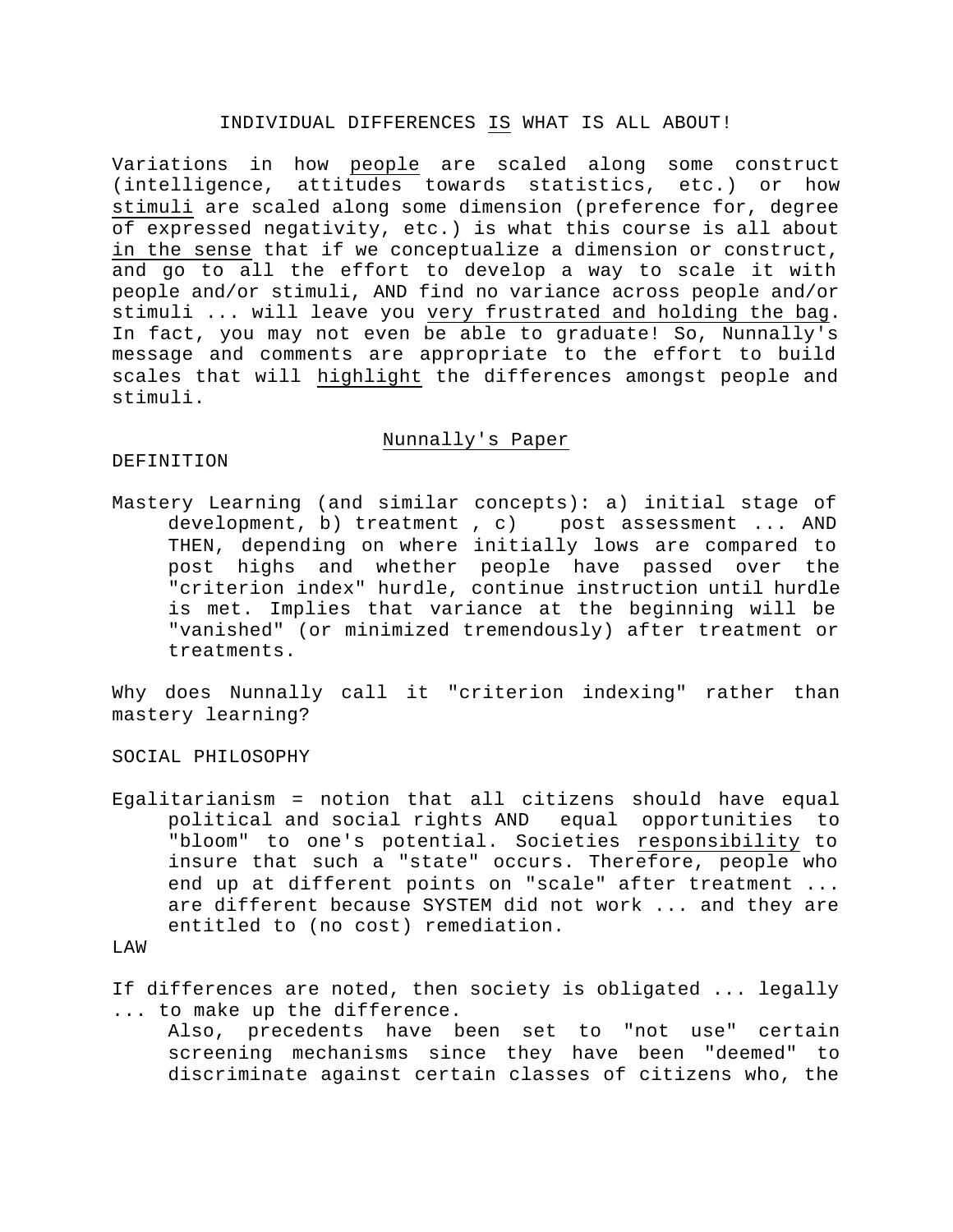SYSTEM has failed to bring up to some reasonable criterion of performance.

#### PSYCHOLOGY

Operant conditioning and behavioristic notions have argued that given the right set of

stimulus and reinforcing conditions, that even a nerd could be turned into an Einstein. This psychology has been a dominant force in social practice ... not so today, but it did before. Taken more conservatively, the notion is that enough training can essentially maximize performance on some given behavior.

#### PEDAGOGY

Regardless of the above, educators and others have also entered the fray by noting that

students (now versus some unspecified time, are becoming pathetic on a wide range of skills and behaviors. If only the right method of instruction or more money for resources, or whatever were available ... Johnny would be OK. Again, the SYSTEM is at fault.

PROBLEMS, ISSUES, ETC.

What about personal motivation? Even if one were able to take advantage of "mastery

learning" resources, does everyone want to or is willing to make the effort?

- What about societies motivation? Even if everyone were willing to, can society afford (not just financially) to invest the effort into achieving person mastery in everything?
- How realistic is the criterion index? The place where it is set will have a large impact on how many can reach it, and ... perhaps more importantly, does genetics provide any limits on how far one can go? The interesting notion that the extreme environmentalist is one who thinks that variance can be reduced to 0 IF the conditions and amount of training are arranged in the right ways.

How is generaliztion of skills impacted by adopting a "mastery" approach? The idea that